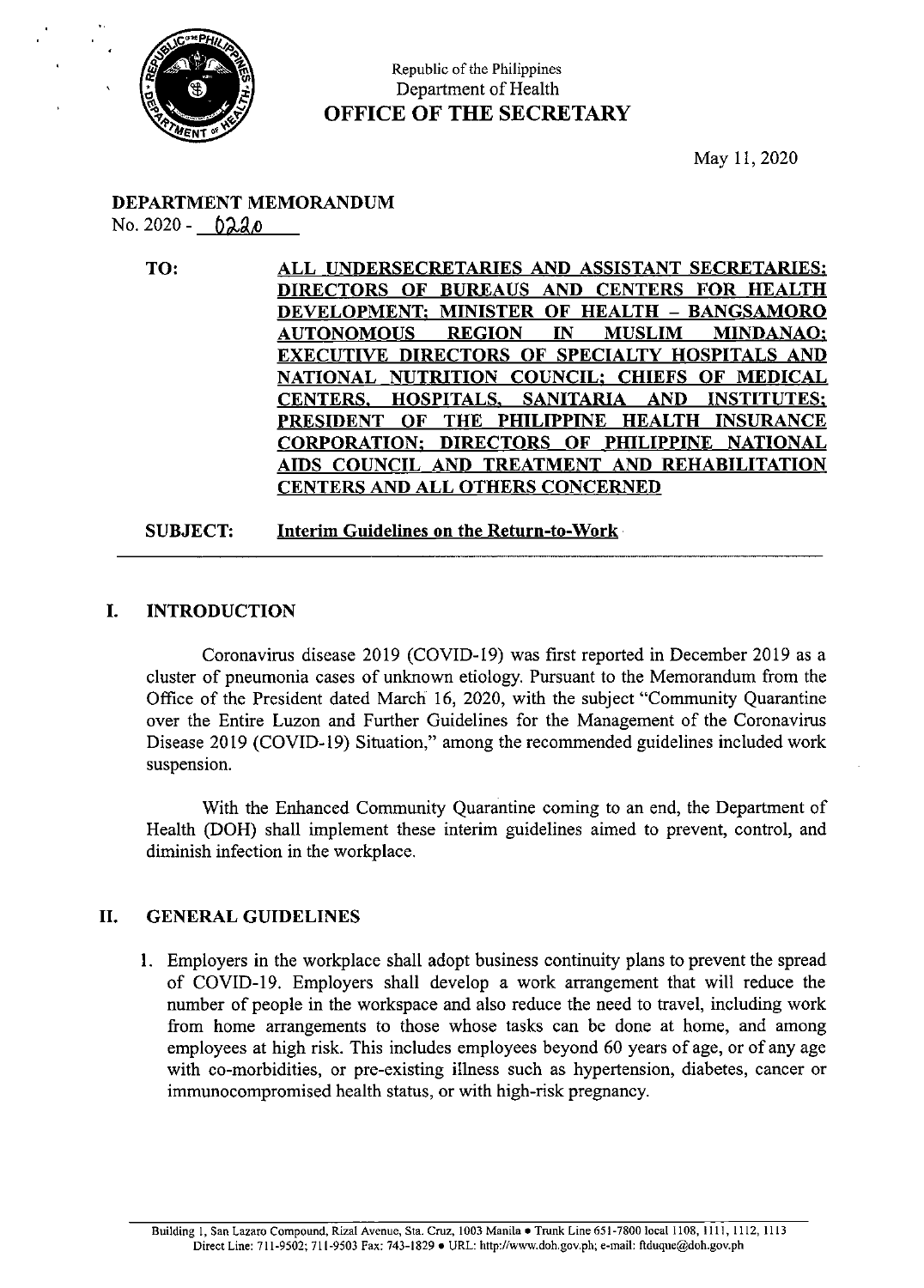- 2. Social support that will facilitate compliance must be in place. This includes appropriate policies on sick leave and medical insurance coverage to accommodate the COVID-19 situation, and pay allowance from the employer.
- 3. Workplace facilities shall screen returning employees/workers for influenza-like symptoms. Temperature checks and proper disinfection of inbound and outbound persons shall be strictly implemented.
- 4. Non-pharmaceutical interventions should be implemented in the workplace such as infection prevention and control measures such as hygiene promotion, environmental cleaning, disinfection, physical distancing, health education, and other public health and safety measures indicated in the Joint Department of Trade and Industry and Department of Labor Employment Interim Guidelines on Workplace Prevention and Control of COVID-19.

#### Tif. SPECIFIC GUIDELINES

### A. Engineering and Administrative Control Measures

- l. The employer must ensure that the workspace is properly disinfected, ventilated, and maintained.
- 2. The employer shall also provide proper visual reminders for safety policies around the workplace to improve compliance.
- 3. The employer may also adopt and implement alternative working arrangements indicated in the Civil Service Commission Memorandum Circular 10, series of 2020, and Joint Department of Trade and Industry and Department of Labor Employment Interim Guidelines on Workplace Prevention and Control of COVID-19.

### B. Implementation of Other Prevention and Control Measures

- 1. Conduct daily temperature and symptom monitoring and recording of all staff who report for work.
- 2. Establish referral network for employees who will develop symptoms.
- 3. Employers must enforce infection control procedures such as physical distancing, wearing of masks, meticulous hand hygiene, and cough etiquette as stipulated in AO 2020-0015 on the Guidelines on the Risk-Based Public Health Standards for COVID-19 Mitigation. Appropriate PPE shall also be worn based on the setting of their work (e.g. face shields and masks for those who render service via face-to-face encounters, full PPE for frontline healthcare workers, etc.).
- 4. Employers shall implement activities to promote physical and mental resilience among their employees and workers, and ensure other measures to reduce transmission, contact rate and risk of infection of COVID-19, as indicated in the Joint DTI and DOLE guidelines.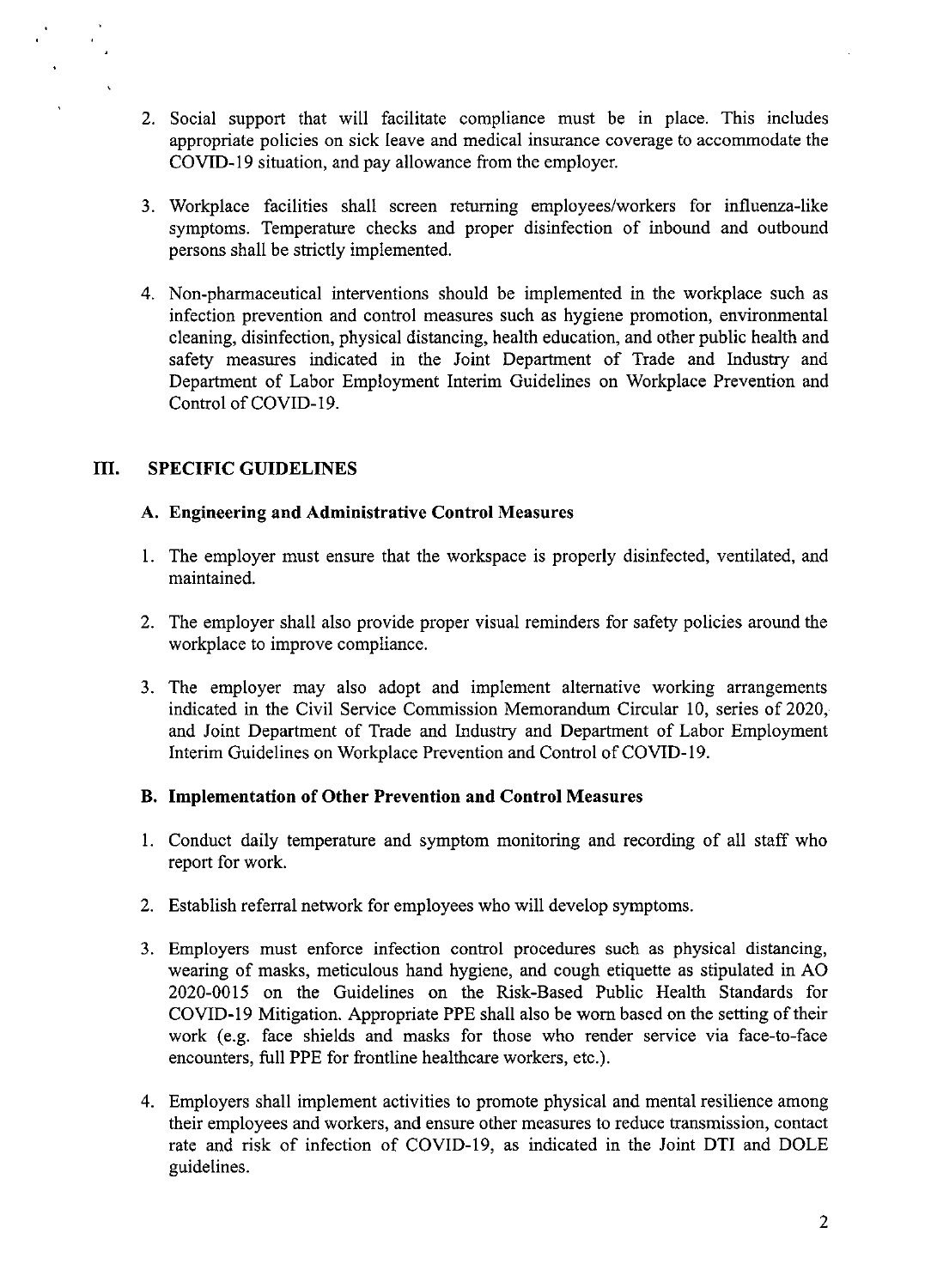#### . Screening of Returning Employees and Workers

- 1. Returning employees and workers physically reporting to their place of employment shall be screened for symptoms of COVID-19, including fever, cough, colds and other respiratory symptoms, and/or relevant history of travel or exposure within the last <sup>14</sup> days.
	- a. The following exposures should have happened two (2) days before or within 14 days from onset of symptoms of a confirmed or probable case:
		- 1) Face-to-face contact with a confirmed case within <sup>1</sup> meter and for more than 15 minutes
		- 2) Direct physical contact with a confirmed case
		- 3) Direct care for a patient with probable or confirmed COVID-19 disease without using proper personal protective equipment
- . Returning employees and workers who are symptomatic with relevant history of travel/exposure on the date of work resumption shall not be allowed to physically return to work and must consult with their primary care provider. The use of telemedicine is encouraged for proper care and coordination.
- 3. Returning employees and workers who were symptomatic with relevant history of travel/exposure within the last fourteen (14) days prior to the date of work resumption shall present the Certificate of Quarantine Completion duly issued by the step-down care facility or local health office, whichever is applicable based on the latest DOH guidelines on reintegration of suspect, probable, and confirmed COVID-19 cases.
- 4. If asymptomatic within the last fourteen (14) days prior to the date of work resumption, employees and workers can be cleared to physically return to work.

### . Testing of Asymptomatic Returning Employees

- 1. While testing is an important component of response against COVID-19, limitations on their reliability and validity shall be recognized.
- . Employers who opt to conduct testing may do so in a representative sample of those who have returned to work physically and have a high risk of contracting COVID-19 due to the nature of the work(e.g. frontliners).
- . Testing using RT-PCR among representative samples for baseline can be conducted to look for any evidence of asymptomatic transmitters (Annex A).
	- a. If tested positive, the returning employee/worker is a COVID-19 case and will be isolated and referred accordingly for appropriate management. All close contacts shall be isolated and tested accordingly based on Department Memorandum 2020-0180.
	- b. If found negative, returning employee and worker can continue working with usual precautions.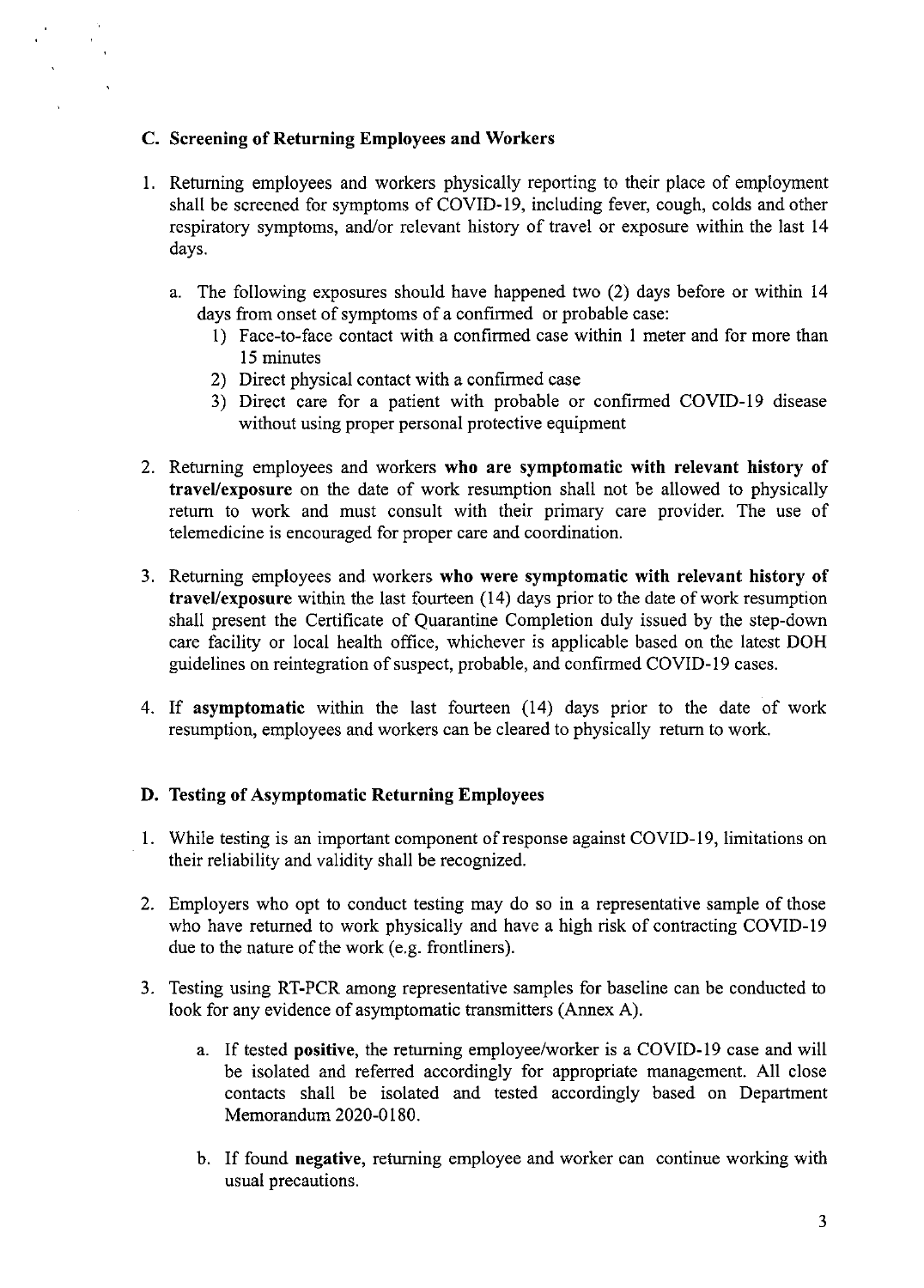- c, If initially tested negative but developed symptoms, the employee must be tested accordingly based on Department Memorandum 2020-0180.
	- i. If found positive, all close contacts of returning employees and workers shall be isolated and tested accordingly based on Department Memorandum 2020-0180.
- Employers shall report the results to DOH in accordance with Administrative Order No. 2020-0013, entitled "Revised Guidelines for the Inclusion of COVID-19 in the List of Notifiable Diseases for Mandatory Reporting to the Department of Health" and Administrative Order No. 2020-0014 entitled "Guidelines in Securing a License to Operate a COVID-19 Testing Laboratory in the Philippines."
- 4. Alternatively, testing using FDA-approved rapid antibody-based tests among representative samples for baseline can also be conducted up to every 14 days.
	- a. Employees who test IgM negative and IgG negative, or IgG positive regardless of IgM results may continue to work.
	- b. Employees who test IgM positive but IgG negative on the 1st test shall be isolated for 14 days and repeat testing on the 14th day. If results are still IgM positive and IgG negative, extend quarantine by seven-day increments and repeat testing. If persistently IgM positive but IgG negative for two consecutive retestings after the ist 14 day period, consider potential false positives and confer with infectious diseases specialists.
	- c. Employers shall submit to  $\frac{hrtucovid}{9$ results@gmail.com the results of the rapid antibody tests among the sample representatives using the format available on https://bit.ly/RDTReportingForm.
- 5. Cost of the test not covered by PhilHealth shall be borne by the employer.

For strict compliance.

CO**/I. DUQUE HI, MD, MS**c Sec⁄etary of Health